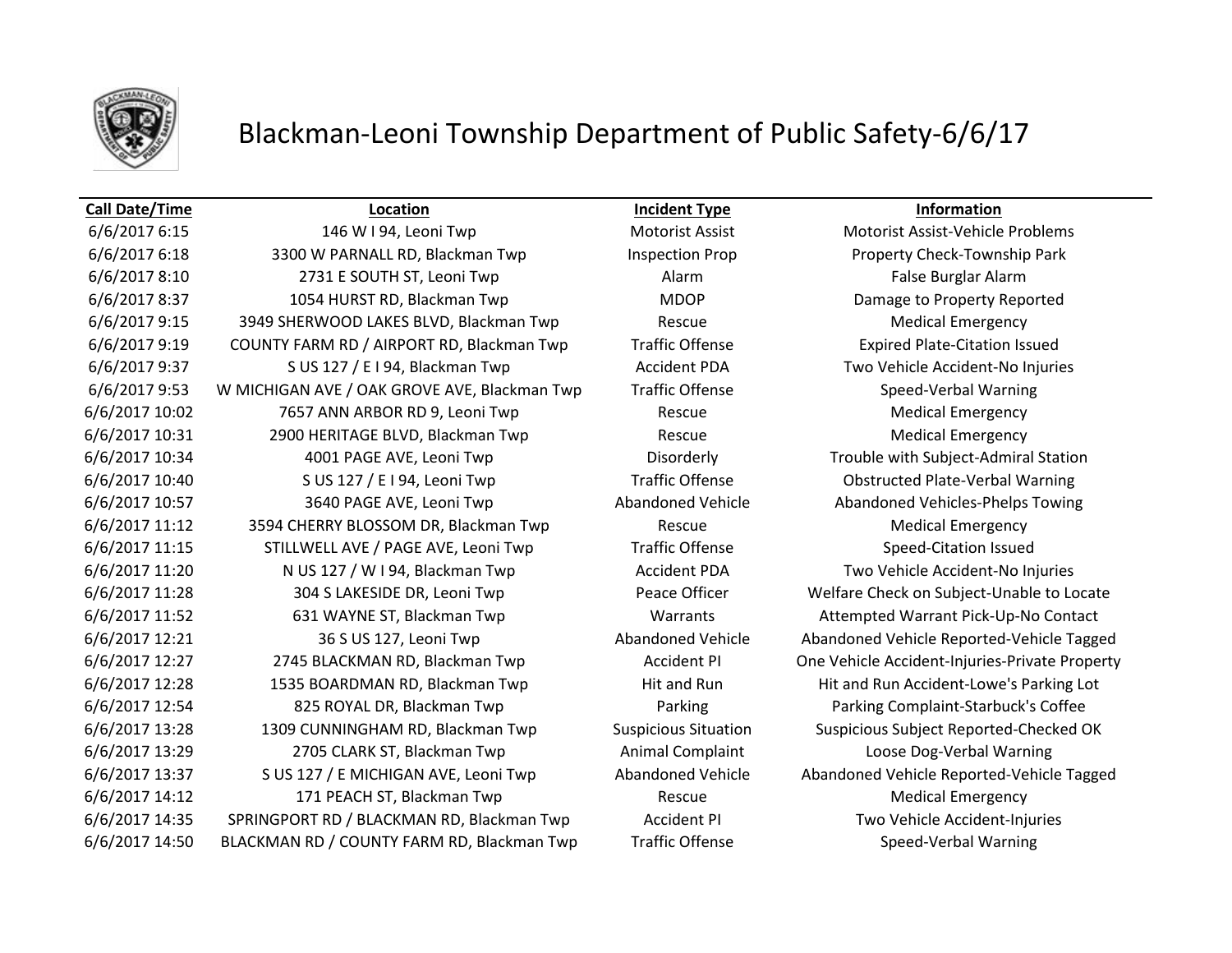

## Blackman-Leoni Township Department of Public Safety-6/6/17

## **Call Date/Time Location Incident Type Information**

6/6/2017 14:56 4111 COUNTY FARM RD, Blackman Twp Fire False Fire Alarm 6/6/2017 15:02 3515 CHERRY BLOSSOM DR, Blackman Twp Rescue Medical Emergency 6/6/2017 15:03 413 BROAD ST, Leoni Twp MDOP Damage to Vehicle Reported 6/6/2017 16:44 222 WATTS RD, Leoni Twp Disorderly Trouble with Subject Reported 6/6/2017 16:52 1860 W MICHIGAN AVE, Blackman Twp Larceny Retail Fraud-JCPenney 6/6/2017 17:38 113 HENRIETTA ST, Blackman Twp Rescue Medical Emergency 6/6/2017 18:21 8713 BONNIE JEAN LN, Leoni Twp Animal Complaint Dog Bite Reported 6/6/2017 19:59 3444 SUNNYHEART AVE, Leoni Twp Accident PDA Two Vehicle Accident-No Injuries 6/6/2017 20:11 2512 ELLIOTT RD, Blackman Twp Rescue Medical Emergency 6/6/2017 20:18 E M 60 / E I 94, Blackman Twp Accident PDA One Vehicle Accident-No Injuries 6/6/2017 21:09 2705 SPRINGPORT RD, Blackman Twp Cordinance Violation Burning Complaint 6/6/2017 21:15 2823 ALDER ST, Blackman Twp Domestic Domestic Dispute-Verbal 6/6/2017 21:46 1023 EVANSTON DR, Blackman Twp Rescue Medical Emergency 6/6/2017 21:59 901 ROSEHILL RD 137, Blackman Twp Civil Dispute Civil Dispute Over Property 6/6/2017 22:05 3300 W PARNALL RD, Blackman Twp Inspection Prop Property Check-Township Park 6/6/2017 22:22 4389 DEVONSHIRE CT, Blackman Twp Rescue Medical Emergency 6/7/2017 2:05 E I 94 / AIRPORT RD, Blackman Twp Traffic Offense Fail to Signal Turn-Verbal Warning

6/6/2017 14:53 4815 PAGE AVE, Leoni Twp Rescue Medical Emergency 6/6/2017 15:06 2921 PHEASANT RUN DR, Blackman Twp Civil Dispute Civil Dispute Over Vehicle-Domestic Related 6/6/2017 15:06 HAWKINS RD / TRUMBLE RD, Leoni Twp Reckless Driving Reckless Driver Reported-Unable to Locate 6/6/2017 15:29 107 SAGER RD, Leoni Twp CSC CSC CSC Report-Detective Bureau Investigating 6/6/2017 15:42 801 NAPOLEON RD, Leoni Twp Animal Complaint Animal Cruelty Reported-Prosecutor Review 6/6/2017 18:53 130 PEACOCK WALK, Blackman Twp Suspicious Situation Suspicious Subject Reported-Checked OK 6/6/2017 20:42 857 CONCORD BLVD, Blackman Twp Peace Officer 911 Hang-Up Call-Child Playing on Phone 6/6/2017 23:07 1024 S BROWN ST C4, Summit Twp Assist Assist to Jackson County Sheriff's Department 6/6/2017 23:14 2123 LANSING AVE, Blackman Twp Peace Officer Welfare Check-Subject Walking-Given Ride 6/6/2017 23:57 1700 W MICHIGAN AVE, Blackman Twp Warrants Subject Arrested on Outstanding Warrant 6/7/2017 2:35 2874 MEADOWOOD DR, Blackman Twp Larceny Larceny from Vehicle Reported-Purse Stolen